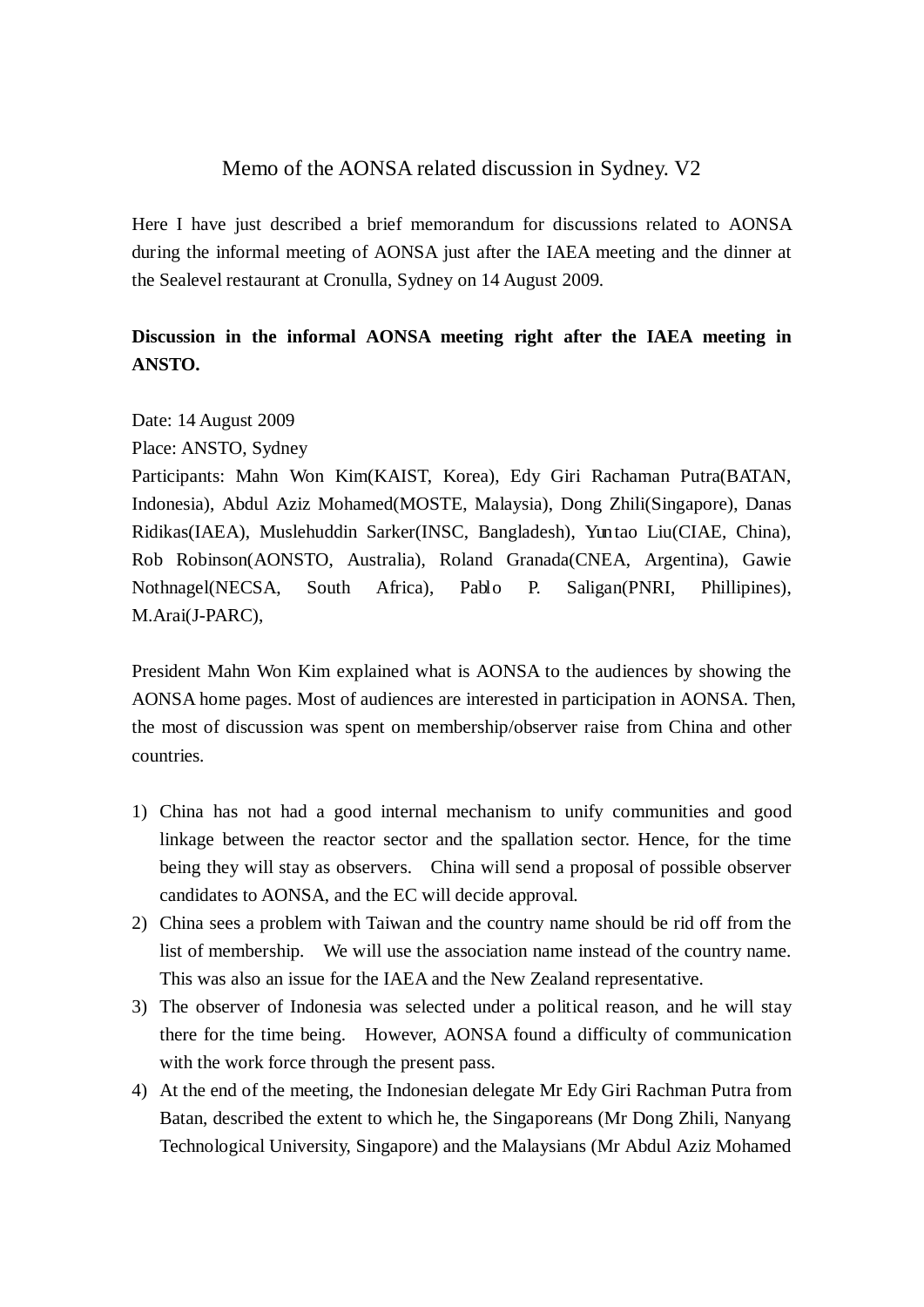- MINT, Malaysia) had gone towards organising a three-nation (South-East Asian) association. They have an outline program of meetings at Batan, in Singapore and in Malaysia over the next three years. Those present thought this was a very good indication of the way in which strength could be built up in countries which have only a small neutron scattering community at the present.

- 5) Bangladesh can form a community so as to participate in AONSA. It may take one year.
- 6) Philippine does not have users at this moment but is interested in participating in AONSA as an observer. There was also interest in holding a small workshop/school on Manila, to market neutron scattering in the Philippines, if the leading centers can send one person each at their own cost

## **Discussion about the next EC at Cronulla**

Date: 14 August 2009

Place: Sealevel Restaurant, Cronulla, Sydney Participants; M.W.Kim, J.White, R.Robinson, M.Arai

We discussed agenda for the next EC in Beijing based on the Tentative Agenda made by the AONSA Office.

- 1) We add Report of the AONSA Summer School to be held in ANSTO.
- 2) The Summer School in 2012 should be held in India. We should ask a ranking executive in the Indian government to persuade BARC to hold it. John will do it.
- 3) It was agreed that India should be approached to run the next summer school in India. One approach might be made to Mr Samrath Lal Chaplot, BARC, India. This should be done by Masa Arai and the President. (Mahn Won has already sent a mail.) There was some feeling about a need to get an answer and for processes to start very soon. Need for good contact with India immediately in case a "fall back position" is needed. Any help to our Indian colleagues such as an approach to CNR Rao (JWW or Mahn Won Kim) might be helpful. This needs to be explored by the President with Indian colleagues as part of the invitation.

JWW suggests that the contact- started already -with the Indian colleagues by Mahn Won should be the way to proceed the aim being to get an agreement in principle for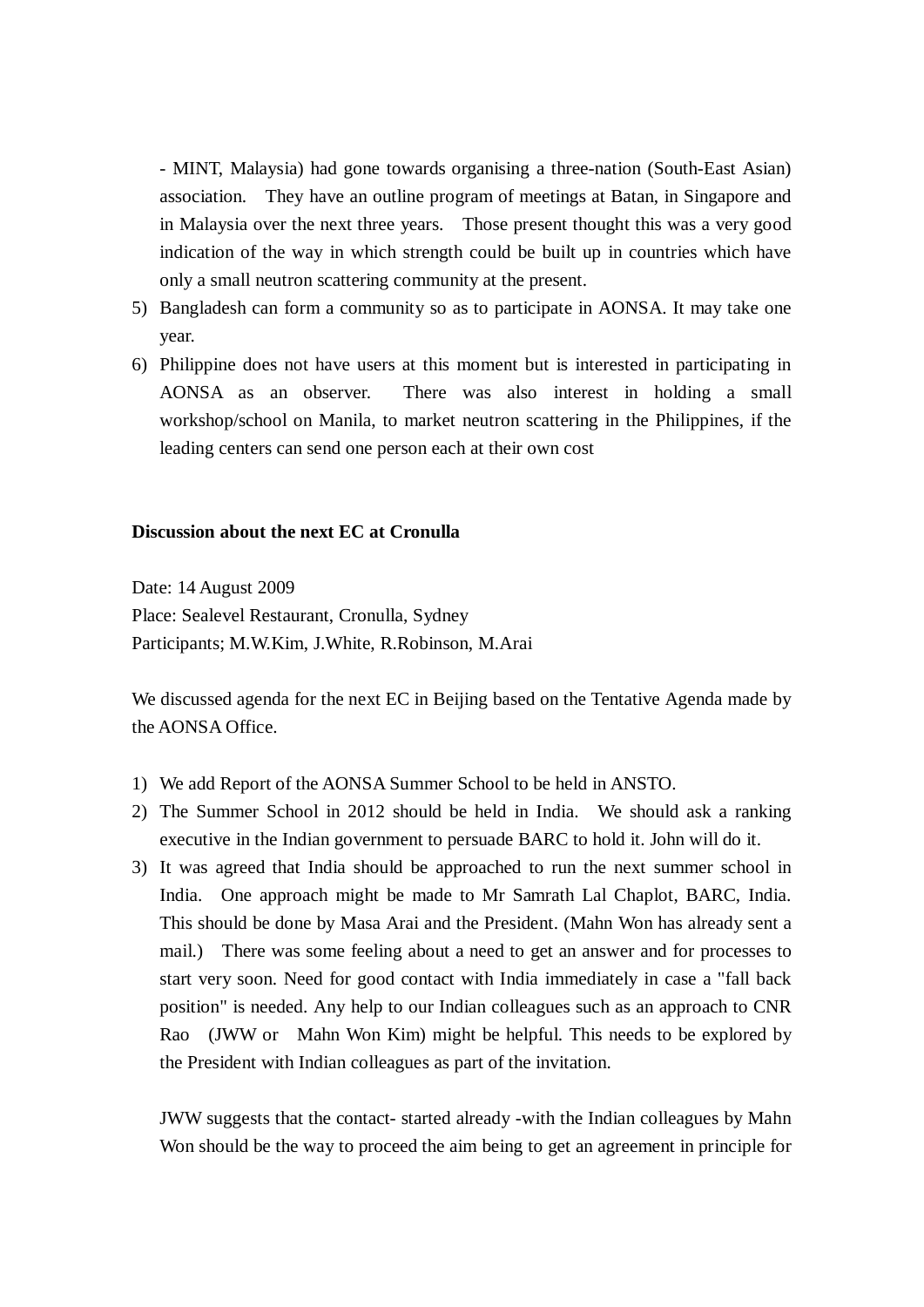the Beijing meeting.

## GENERAL POINT FOR BEJING DIDCUSSION

- 4) Mahn Won Kim offered that Korea could be the default operation in case of any problems but this would have to be settled at the Beijing meeting.
- 5) It was reported that the AONSA school currently in Sydney had 70 applicants for the 40 places. The rule had been kept to of maximum 50% of the students coming from the host country. This was agreed to be a very good rule. It was agreed that this should be a draft regulation for the conduct of schools and a formula should be agreed at the next executive meeting.
- 6) It was agreed that the India meeting should follow the same track if at all possible.
- 7) For the 2012 school, Indonesia had put forward a bid for it to be held in Bandung this to be discussed and agreed at the executive in Beijing.
- 8) Budget expenditure plan should be made by EC and proposed to the Board. We propose this idea in the EC.
- 9) It was agreed that at the Beijing meeting, the secretary and treasurer should produce a formal statement on the budget indicating the present cash in hand and expenditure and details for any income relating to the cash in hand.
- 10) It was agreed that the secretary should contact members that have not yet paid their subscription - the object being to finalize subscriptions for 2009 at the Beijing meeting.
- 11) Budget expenditure plans should be submitted by the AONSA Board to the EC a half year before the next EC. - agreed but the secretary and president should prepared draft plans of expenditure to be discussed at the Beijing meeting for eventual presentation to the board for further ideas.
- 12) The Board should take an action to make a budget expenditure plan, which should be submitted to the EC. This point was amended to read 'the executive should prepare a draft budget expenditure plan for consideration in good time to present to the board.' In preparing the draft expenditure plan for the EC, the executive should explicitly describe the cash flow situation and project this flow. At the same time, there should be a suggestion from the executive of the amount of the fee for the coming year.
- 13) The board can make a decision on how to spend the money.
- 14) Main propose of the budget is for supporting travel expenses and registration fees etc. for young scientists.